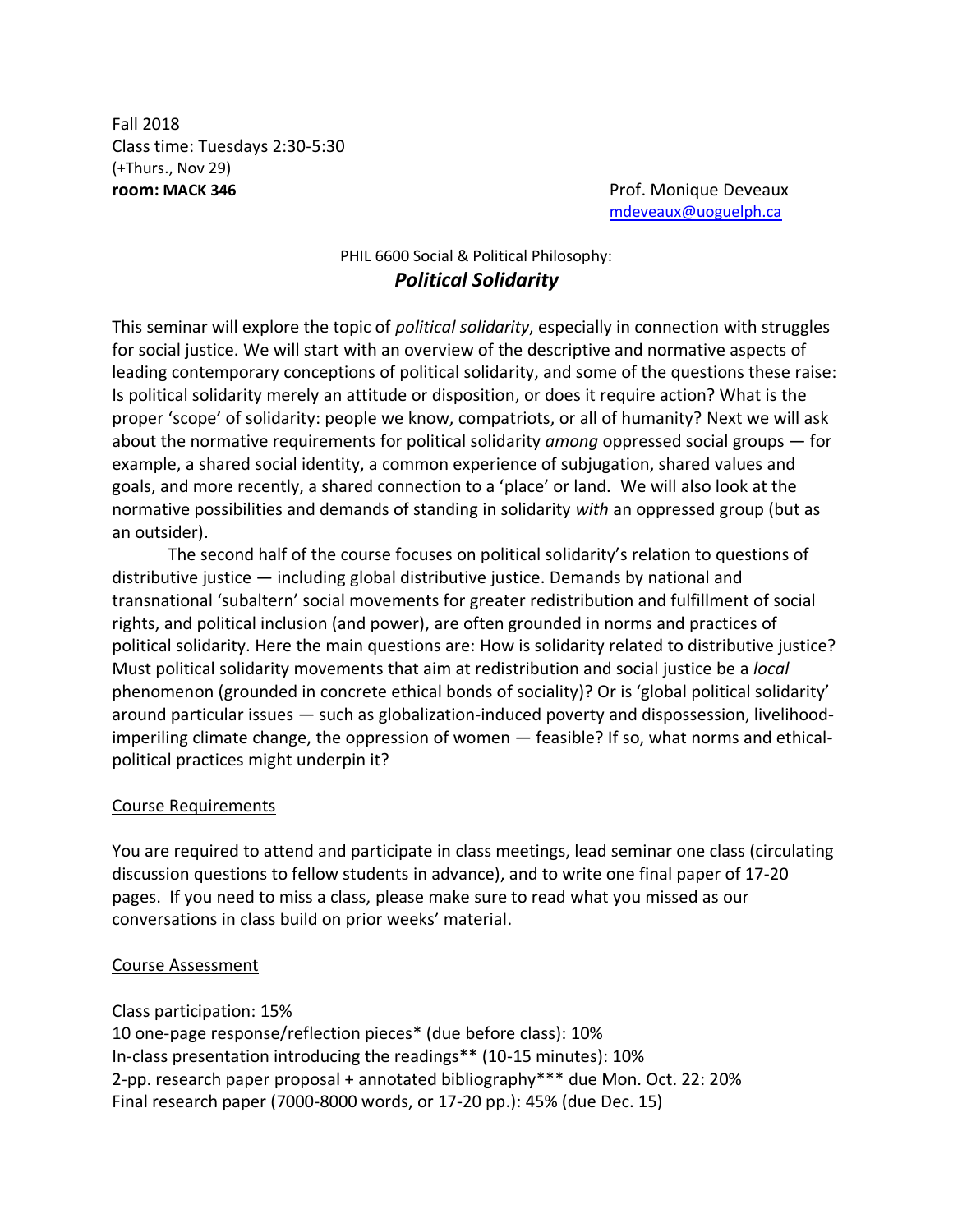\*short response pieces should engage with one (or more) of the readings for that day. They will be graded together as a dossier at the end of the course; I will give you written feedback on your first one, and then, at the end of the course, I will give comments on your dossier as a whole. \*\*your presentation is part overview, part critical analysis. When it is your week to present, you will send out 4-5 discussion questions you'll use to guide the class discussion. Please send these to us by the Sunday evening. I am happy to give you feedback on these questions if time permits. \*\*\*the paper proposal should outline the main question or problem to be taken up, explain its importance, and give some context. The annotated bibliography should provide short descriptions of the sources (minimum of 5 articles or chapters, or else 2-3 books).

**Course objectives:** to introduce students to contemporary philosophical debates about poverty and its alleviation; to develop their analytical and critical reasoning skills; and to improve their ability to write philosophical papers.

**Learning outcomes:** By the end of the course, you should have a sound overview of the concept of political solidarity in contemporary social and political thought; improved skills in critical reasoning; and greater capacity to read and analyze texts in normative political philosophy and ethics.

**Prerequisites:** an undergraduate degree in the humanities or social sciences, preferably including some philosophy background (or a background in relevant discipline, like political science or sociology).

# **Readings**

The weekly reading assignment is around 60-100 pages — typically around three or four articles or chapters.

*All of the readings are (or will be) available on our course page on ARES, the university's electronic course reserve system*. The one exception is the book, *Political Solidarity*, by Sally Scholz, which you must either purchase (online) or acquire through interlibrary loan etc. Please have readings accessible to you in class, as we will frequently refer back to them during our discussion.

# **Schedule of Topics and Readings**

All readings are available (except the Scholz book) through our ARES course site:

Sept. 11 *Solidarity: what is it? What are the philosophical questions?*

Reading: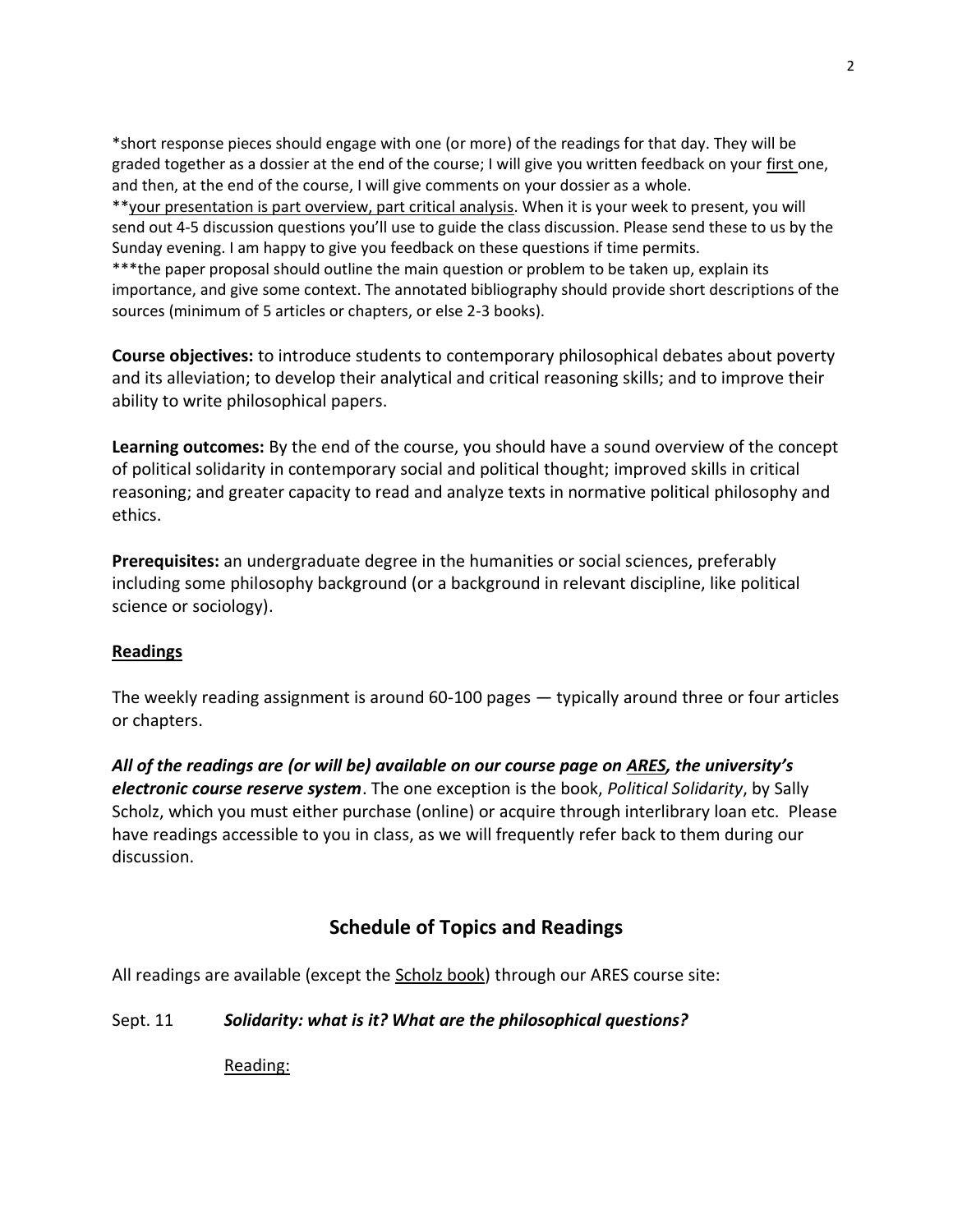- 1. Sally Scholz, "Seeking Solidarity", *Philosophy Compass* 10, no. 10 (2015): 725-735.
- 2. Meulen & Houtepen, 'Solidarity', in *The Encyclopedia of Applied Ethics* (Elsevier, 2012)
- Sept. 18 Class cancelled (Deveaux away)

## Sept. 25 *Civic solidarity? Discourse ethics and the welfare state*

## Reading:

- 1. Jurgen Habermas, 'Justice and Solidarity' (short excerpt), in *The Moral Domain*, ed. T. Wren (1990)
- 2. Jurgen Habermas, 'Democracy, Solidarity, and the European Crisis' (2013)
- 3. [Craig J. Calhoun,](http://muse.jhu.edu.myaccess.library.utoronto.ca/results?section1=author&search1=Craig%20J.%20Calhoun) 'Imagining Solidarity: Cosmopolitanism, Constitutional Patriotism, and the Public Sphere', *Public Culture* (2002) 147-171
- 4. Jeff Spinner-Halev, 'Democracy, Solidarity, and Post-nationalism', in Political Studies 56 (2008): 604-628.

## Oct. 2 *Solidarity as shared action*

## Reading:

- 1. Andrea Sangiovanni, 'Solidarity as Joint Action', *Journal of Applied Philosophy* (2015)
- 2. Avery Kolers, "Dynamics of Solidarity", *Journal of Political Philosophy* 20, no. 4 (2012): 365-383)
- 3. Meena Krishnamurthy, 'Political Solidarity, Justice, and Public Health', *Public Health Ethics* 6, no. 2 (2013): 129-141.
- Oct. 9 Thanksgiving (no class)

# Oct. 16 *Political solidarity and social justice*

Reading: Introduction, ch. 1, 2, & 3, Sally Scholz, *Political Solidarit*y (2007) (pp. 1- 112)

# Oct. 23*Black political solidarity*

Reading: Tommy Shelbie, *We Who Are Dark: the Philosophical Foundations of Black Political Solidarity* (2005), ch.'s 2, 6, & Conclusion

# Oct. 30*Possibilities for global feminist solidarity?*

Reading: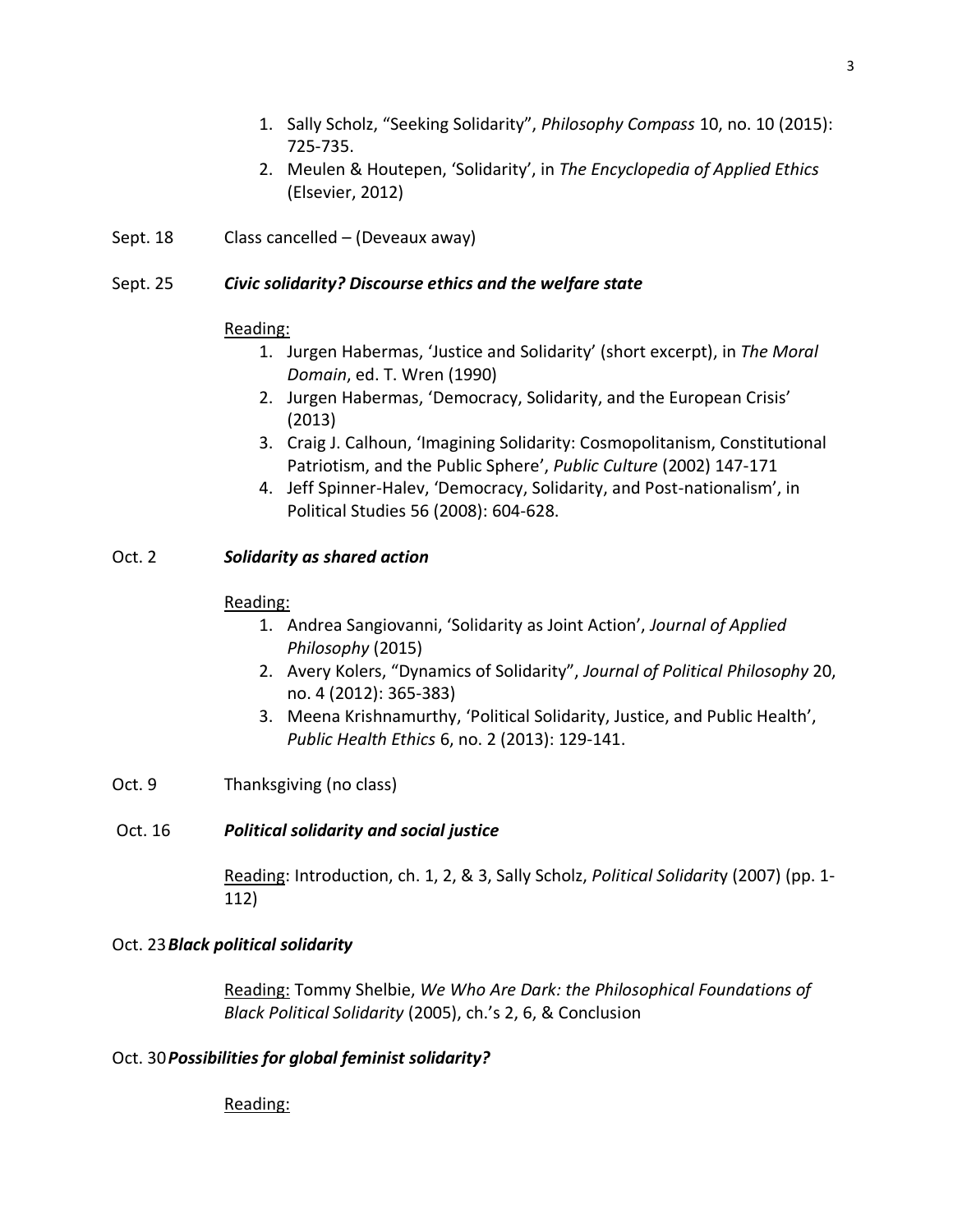- 1. Alison Jaggar, 'Saving Amina: Global Justice for Women and Intercultural Dialogue', *Ethics and International Affairs* 19 (2005): 55- 75.
- 2. Chandra Mohanty, *Feminism Without Borders: Decolonizing Theory, Practicing Solidairty* (2003) – selections tba
- 3. tba

# Nov. 6 *Solidarity 'with': the solidarity of outsiders*

## Reading:

- 1. Sally Scholz, *Political Solidarity*, ch's 5 & 6
- 2. Avery Kolers, 'The Priority of Justice to Solidarity', *Journal of Applied Philosophy* 31, no. 4 (2014): 420-433.
- 3. Richard Rorty, 'Solidarity' in *Contingency, Irony & Solidarity* (1989)

# Nov. 13 *A social connection model of responsibility & solidarity*

## Reading:

- 1. Iris Young, 'From Guilt to Solidarity: Sweatshops and Political Responsibility', *Dissent* 50, no. 2 (2003): 39-47.
- 2. Iris Young, *Responsibility for Justice* (2011), ch. 4 (pp. 95-121), and part of ch. 5 (pp. 142-151).
- 3. Melissa Williams, 'Political Responsibility for Decolonization in Canada', in *Political Responsibility Refocused* (2013).
- 4. Glen Coulthard and Leanne Betasamosake Simpson, 'Grounded Normativity/Place-Based Solidarity', *American Quarterly* 68, no. 2 (2016): 249-255.

# Nov. 20 *Solidarity beyond borders: transnational solidarity movements*

## Reading:

- 1. Carol Gould, 'Transnational Solidarities', *Journal of Social Philosophy*
- 2. Carol Gould, 'Does Global Justice Presuppose Solidarity'? in *Interactive Democracy* (2014) (pp. 119-131)
- 3. Arturo Escobar, 'Beyond the Third World', *Third World Quarterly* (2004)
- 4. Lawrence Wilde, *Global Solidarity* (2013), pp. 237-254. (note: this is a shorter selection than the PDF that is in ARES)

# Nov. 27 *Environmental justice solidarity movements*

1. Paul Chatterton, David Featherstone, and Paul Routledge, 'Articulating Climate Justice in Copenhagen: Antagonism, the Commons, and Solidarity', *Antipode* 45, no 3 (2013): 602-620.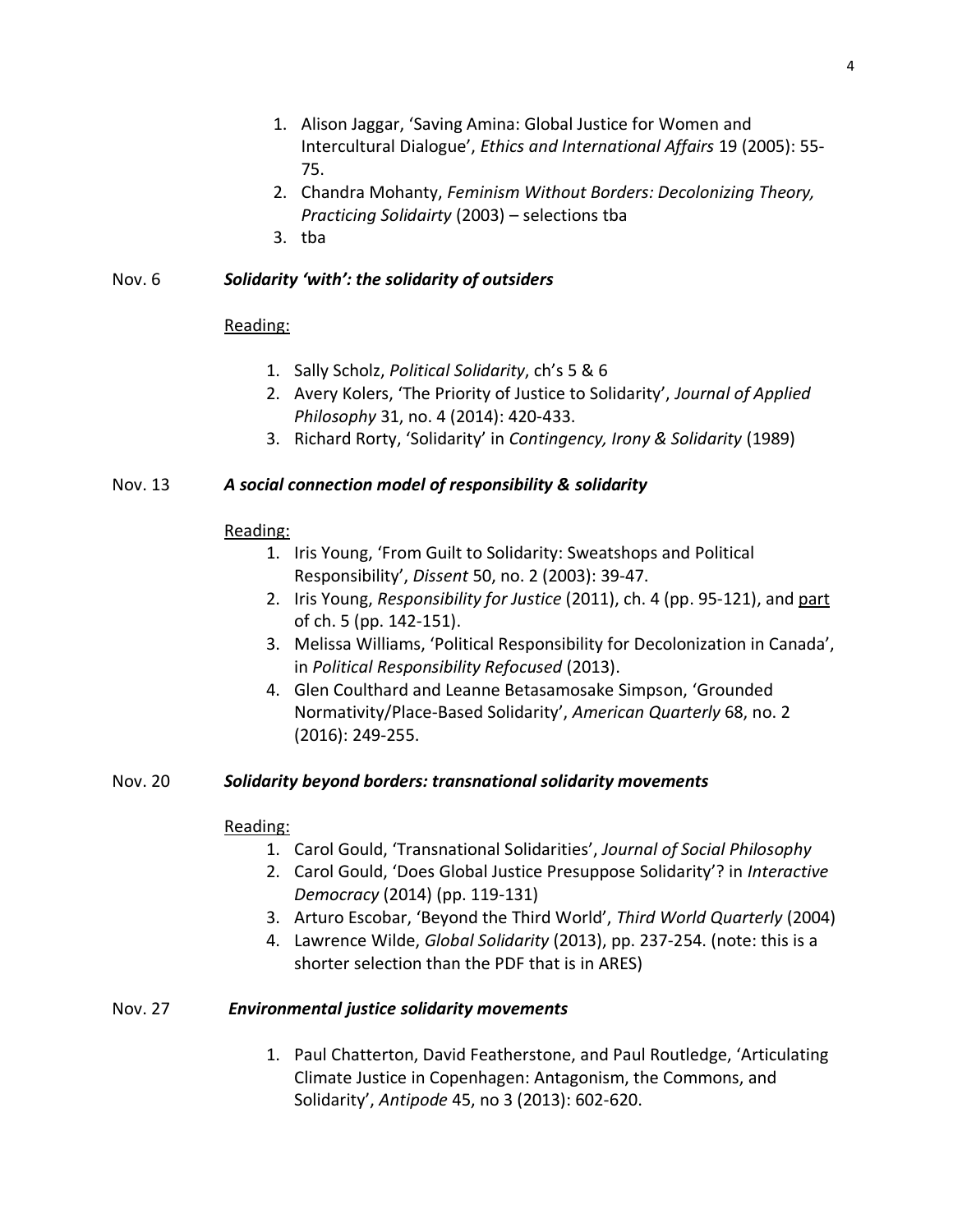2. Avery Kolers, 'Solidarity as Environmental Justice in Brownfields Remediation', *Critical Review of International Social and Political Philosophy* 21, no. 5 (2018): 554-569.

Nov. 29 (Thurs) *Solidarity: local & global* – final thoughts? (re-scheduled Thanksgiving class)

### Reading: *tba*

**Final papers due mid-December -** *or sooner*, if grades are due at the Registrar's Office before then; we will firm up the date in November, when grade submission dates are given by the Registrar. **College of Arts Standard Statement of Expectations**

### **E-mail Communication**

As per university regulations, all students are required to check their <uoguelph.ca> e-mail account regularly: e-mail is the official route of communication between the University and its students.

### **When You Cannot Meet a Course Requirement**

When you find yourself unable to meet an in-course requirement because of illness or compassionate reasons, please advise the course instructor (or designated person, such as a teaching assistant) in writing, with your name, id#, and e-mail contact. See the undergraduate calendar for information on [regulations and procedures for Academic Consideration.](http://www.uoguelph.ca/registrar/calendars/undergraduate/current/c08/c08-ac.shtml)

### **Drop Date**

Courses that are one semester long must be dropped by the end of the fortieth class day (**Friday, Nov. 2, 2018**); two-semester courses must be dropped by the last day of the add period in the second semester. [The regulations and procedures for dropping courses are available in the Undergraduate Calendar.](https://www.uoguelph.ca/registrar/calendars/undergraduate/current/c08/c08-drop.shtml)

### **Copies of out-of-class assignments**

Keep paper and/or other reliable back-up copies of all out-of-class assignments: you may be asked to resubmit work at any time.

### **Accessibility**

The University promotes the full participation of students who experience disabilities in their academic programs. To that end, the provision of academic accommodation is a shared responsibility between the University and the student.

When accommodations are needed, the student is required to first register with Student Accessibility Services (SAS). Documentation to substantiate the existence of a disability is required, however, interim accommodations may be possible while that process is underway.

Accommodations are available for both permanent and temporary disabilities. It should be noted that common illnesses such as a cold or the flu do not constitute a disability.

Use of the SAS Exam Centre requires students to book their exams at least 7 days in advance, and not later than the 40th Class Day. [For more information see the SAS web site.](http://www.uoguelph.ca/sas)